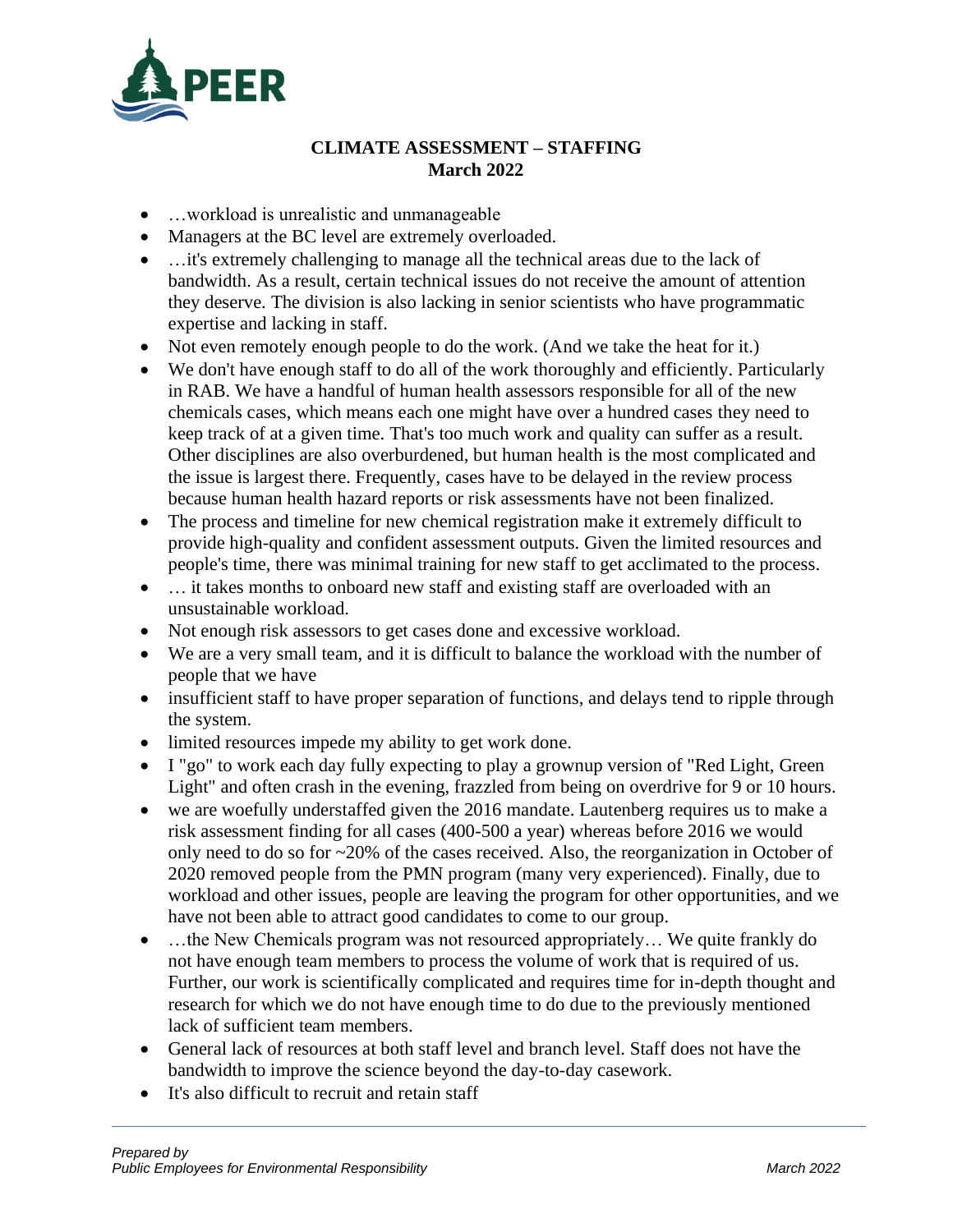- Branch chiefs are busy with a lot of work and don't seem to have the time to do all of the management reviews they need to do… Ideally, there should be more people capable of doing the second line "management" review and they should be out of the chain of command of the staff health assessors.
- At the OCSPP level, the most important thing is for upper management to realize that adherence to the statutory deadlines is virtually impossible without sacrificing quality or greatly expanding the workforce.
- Due to the paucity of data, many short deadlines, and a high volume of work, new chemicals is a far more difficult job than many other places in the agency. The NCD human health toxicologists need to be primarily GS-14 level positions with GS-13 and GS-12 apprenticeships. This was the way the program ran for many years and has recently been jettisoned due to staffing shortages.
- at the office level insufficient resources
- The organization needs to hire the resources it needs to get the work done.
- The science branches need more people to do the work, including technical GS-14 scientists and organizing the scientists by expertise.
- Staffing levels for our team are by far the most critical issue
- [Need] LOTS more staff to do the work
- Hire more RAB staff
- we need more people...primarily in human health toxicology and risk assessment. But we also need more folks in other disciplines (i.e., environmental fate and engineering) and some general scientists (what used to be called integrators).
- hire more human health assessors for New Chemicals Risk Assessment Branches.
- Hire the resources needed to get the work done.
- We can't do it all now as we don't have enough people. Even if we have money to send to the contractors, you still need people in the division to evaluate/check the contractual deliverables. There are inherently governmental functions that can't be given to our contractors. There are limits to what we can accomplish in-house based on current staffing levels… The first line supervisor and staff are overwhelmed, and we need some relief. Otherwise, we will see another wave of people leaving the division. The high level of stress is affecting our well-being and is sickening people.
- Increase staffing
- I hope that …the division can be provided more resources (FTE)
- [My hope is] that we hire more RAB staff. We could use at least two more RAB branches.
- [My hope is to] retain and hire more employees (to spread the workload).
- Biggest challenge is that there are not enough people to do the work required by the statute. We could get the work done more quickly if there were increased staffing.
- The final review process needs more people. There is too much work on top of all the other duties.
- The biggest barrier is the bottleneck with risk assessments due to a shortage of staff ...
- Need more staff. Need at least double the number of risk assessors.
- [The most important next step is] Staffing, staffing, staffing!
- [The most important next step is] Hire more people